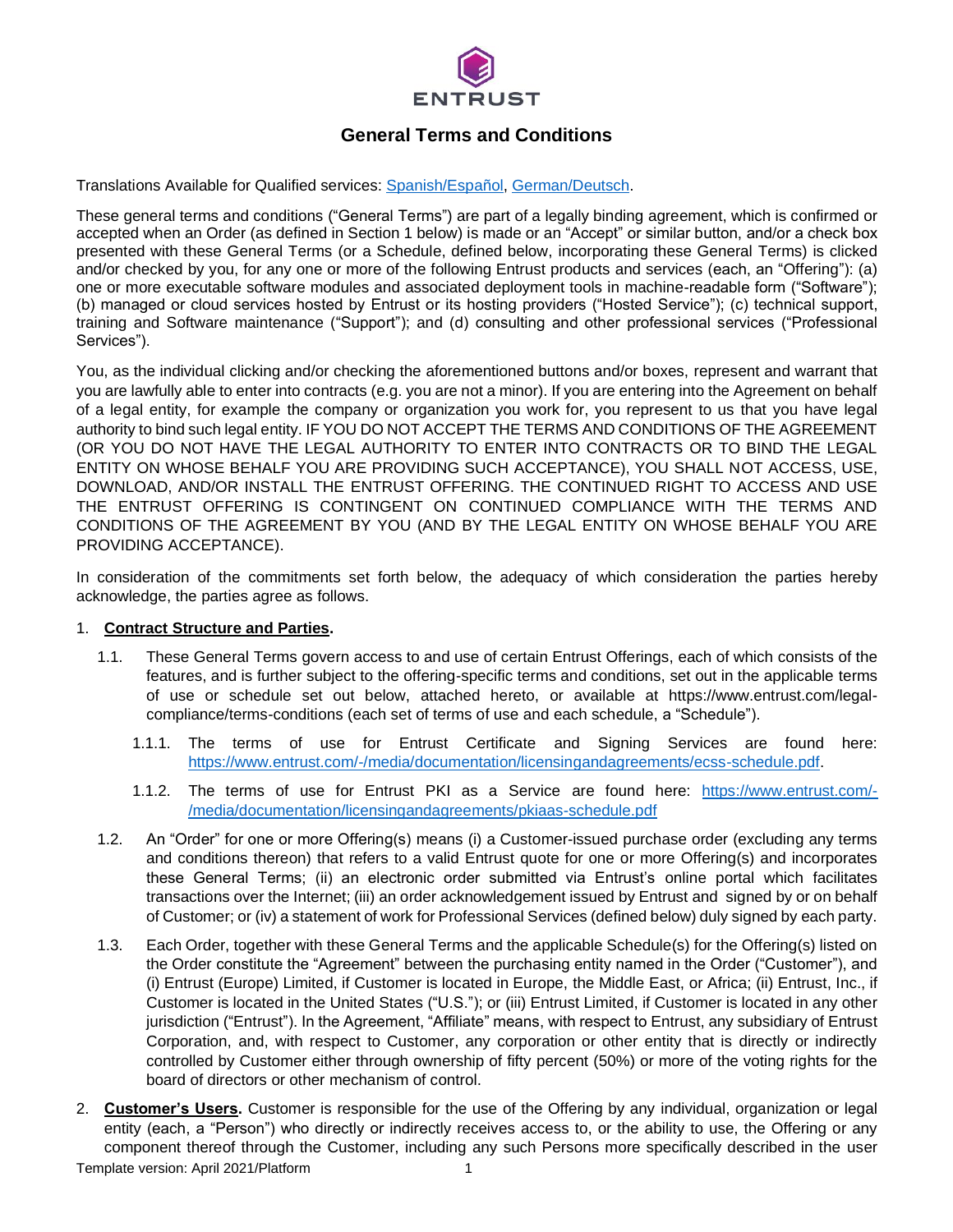

guide, manual, technical specifications or release notes for the applicable Offering provided by Entrust, all as may be updated from time to time ("Documentation") or described in the applicable Schedule (each such Person, a "User"). Any act or omission of a User with respect to an Offering is deemed to be the act or omission of Customer.

- 3. **Software.** If an Order calls for any Software to be provided to Customer (whether or not as part of or in connection with another Offering), the Schedule provided with the Software will apply. If no more specific Schedule is provided with the Software, the Schedule for the Software is the end user license available at https://www.entrust.com/- /media/documentation/licensingandagreements/certificate-solutions-software-schedule.pdf.
- 4. **Hosted Services**. If an Order calls for any Hosted Services to be provided to Customer (whether or not as part of or in connection with another Offering), the Schedule provided with the Hosted Service will apply.
- 5. **Support.** If an Order calls for Support to be provided by Entrust for an Offering, any such support will be provided pursuant to the then-current Support Schedule for the applicable Offering as referenced within the applicable Offering Schedule or available at https://www.entrust.com/legal-compliance/terms-conditions. Where support is purchased through an authorized reseller and the Order indicates that the reseller will provide support, then such support will be provided by the authorized reseller (and not Entrust).
- 6. **Professional Services.** If Entrust provides any Professional Services and deliverables with respect to any Offering, these General Terms will include the additional terms in the Professional Services Schedule located at [https://www.entrust.com/-/media/documentation/licensingandagreements/c](https://www.entrust.com/-/media/documentation/licensingandagreements/)ertificate-solutions-professionalservices-schedule.pdf with respect to such Professional Services. An additional Schedule and/or an Order will further set out the scope and details of any Professional Services, including, if and as applicable, resource specialist(s), milestones, delivery dates, acceptance criteria, payment terms and any other information and terms related to the Professional Services.
- <span id="page-1-0"></span>7. **Other Entrust Products**. Certain Entrust hardware, equipment and supplies, including any associated firmware ("Hardware"), and other Entrust products or services that are not Offerings as defined herein (collectively, "Additional Entrust Products and Services") may be sold, distributed, provided or otherwise made available to Customer (whether or not as part of or in connection with an Offering). Such Additional Entrust Products and Services will be subject to the applicable separate Entrust agreements that accompany such Additional Entrust Products and Services or that are otherwise made available by Entrust.
- 8. **General Restrictions**. Customer will not: (a) host, time-share, rent, lease, sell, license, sublicense, assign, distribute or otherwise transfer or allow third parties to exploit any component of any Offering, except as provided in the Agreement; (b) copy, modify, translate, reverse engineer, de-compile or disassemble, or create derivative works from any Offering except to the extent that law explicitly prohibits this restriction notwithstanding a contractual restriction to the contrary; (c) attempt to circumvent or disable any restriction or entitlement mechanism that is present or embedded in any component provided as part of any Offering; (d) provide any passwords or other log-in information provided by Entrust as part of any Offering to any third party; (e) share non-public features or content of any Offering with any third party; (f) access any Offering in order to build or benchmark against a competitive product or service, or to build a product or service using similar ideas, features, or functions of any Offering; (g) use any Offering to send or store infringing or unlawful material or viruses, worms, time bombs, Trojan horses and other harmful or malicious codes, files, scripts, agents or programs; (h) use any Offering bundled with or provided for use with another Offering independently of the applicable bundle or Offering with which it is intended to be used; or (i) use any Offering other than in compliance with all applicable laws and regulations.
- 9. **Fees and Taxes**. Customer will pay to Entrust the amounts set forth in the Order(s) (including where overages are applicable, any overage fees). All fees are non-cancellable and non-refundable. All amounts due under the Agreement to Entrust must be paid to the Entrust Affiliate that issued the applicable invoice. Except as otherwise stated in the applicable Order, fees will be invoiced at the beginning of the Offering Term, and Customer will pay all amounts payable under the Agreement within thirty (30) days of the date of the invoice, without setoff or counterclaim, and without any deduction or withholding. Customer will be responsible for any taxes (other than taxes based on Entrust's net income), fees, duties, or other similar governmental charge. Should any taxes be due, Customer will pay such taxes. Entrust may elect to charge Customer interest for late fees at the lesser of 1.5% per month or the maximum rate permitted by law. Notwithstanding any of the foregoing, if Customer has purchased through an Entrust authorized reseller then the terms relating to fees and taxes will be those terms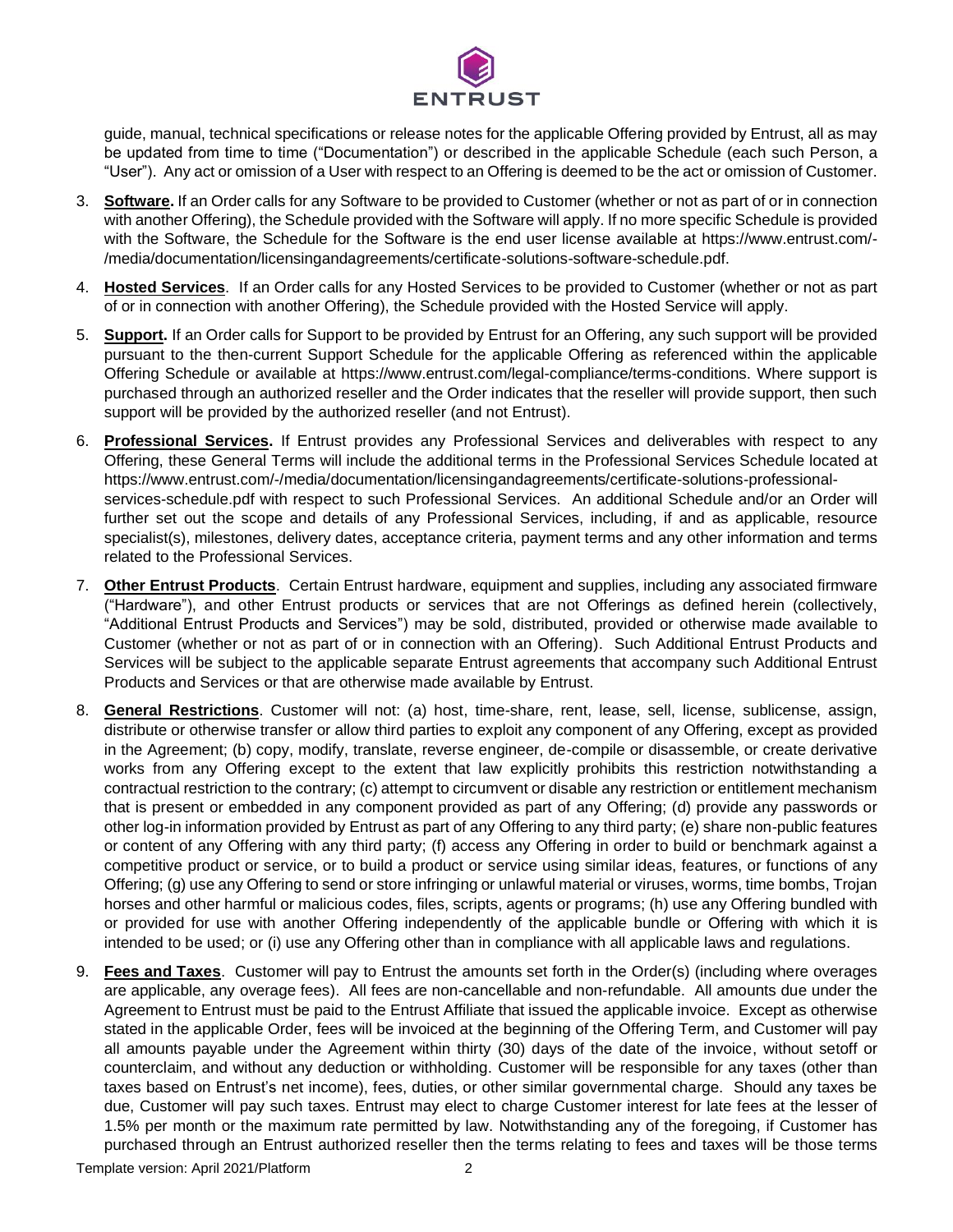

established between Customer and such reseller instead of those set out above. In addition, if payment is not received within five (5) business days of written notice that a payment is delinquent, Entrust may suspend provision of all or part of a product or service and may refuse any additional Orders.

## 10. **Term and Termination**.

- 10.1. The General Terms and Schedules shall be in effect commencing on the date the first Order is accepted and will remain effective for a period of three (3) years and shall automatically renew for one-year periods thereafter unless written notice of non-renewal is provided by a party to the other party no less than sixty (60) days prior to the end of the initial period or renewal period, as applicable, unless terminated sooner in accordance with this Agreement.
- <span id="page-2-0"></span>10.2. The obligations with respect to each Offering will commence on the date that the Order for the Offering is accepted by Entrust, unless otherwise specified in the Order or in the applicable Offering Schedule, and will remain effective for the period specified in the Order or in the applicable Offering Schedule, unless terminated earlier in accordance with this Agreement ("Offering Term").
- 10.3. Either party may terminate the Agreement by giving notice to the other party: (i) if the other party commits a material breach of the General Terms and fails to remedy such material breach within thirty (30) days after delivery of notice by the non-breaching party of the occurrence or existence of such breach or such longer period as may be agreed to in writing by the non-breaching party; (ii) if the other party (A) applies for or consents to the appointment of a receiver, trustee, or liquidator for substantially all of its assets or such a receiver, trustee, or liquidator is appointed, (B) has filed against it an involuntary petition of bankruptcy that has not been dismissed within thirty (30) days thereof, (C) files a voluntary petition of bankruptcy, or a petition or answer seeking reorganization, or an arrangement with creditors, or (D) seeks to take advantage of any other law relating to relief of debtors, or makes an assignment for the benefit of creditors; or (iii) with respect to a particular Offering, as otherwise provided in the applicable Schedule.
- 10.4. Effects of Termination and Expiration
	- 10.4.1. Termination or Expiration of General Terms. Termination or expiration (non-renewal) of the General Terms also terminates all Schedules and the parties' ability to enter into any new Orders (including Orders to renew). If there are any ongoing Offerings as at the date of a termination notice, the termination notice must specify whether it terminates the Agreement with respect to such Offering(s). If there are any ongoing Offerings as at the date of a non-renewal notice, unless the non-renewal notice also expressly provides a notice of termination pursuant to the Agreement with respect to the ongoing Offering, the Order for the ongoing Offering will remain effective until the end of the thencurrent Offering Term, and the General Terms and Schedules will survive in respect of that Offering and continue to govern such Offering until the end of the current Offering Term. During such survival period, no new Orders (including any Orders to renew) may be made.
	- 10.4.2. Termination of Agreement for Offerings. Upon termination of the Agreement for any Offering, Entrust will have no further obligation to provide the Offering, Customer will immediately cease all use of the Offering, and Customer will destroy any copies of documentation and delete any software Offering in its possession or control.
	- 10.4.3. General. Termination is without prejudice to any right or remedy that may have accrued or be accruing to either party prior to termination. Any provision of this Agreement which contemplates or requires performance after the termination of this Agreement or that must survive to fulfill its essential purpose, including the terms of this Section (Term and Termination), confidentiality, disclaimers, limitations and exclusions of liability, and any payment obligations, will survive the termination and continue in full force and effect until completely performed.
	- 10.4.4. Termination Fees. In the event of any termination by Customer, Customer is required to pay to Entrust any unpaid fees for any terminated Offerings in accordance with Section 9 (Fees and Taxes). Entrust will not be required to refund the Customer any fees paid in advance.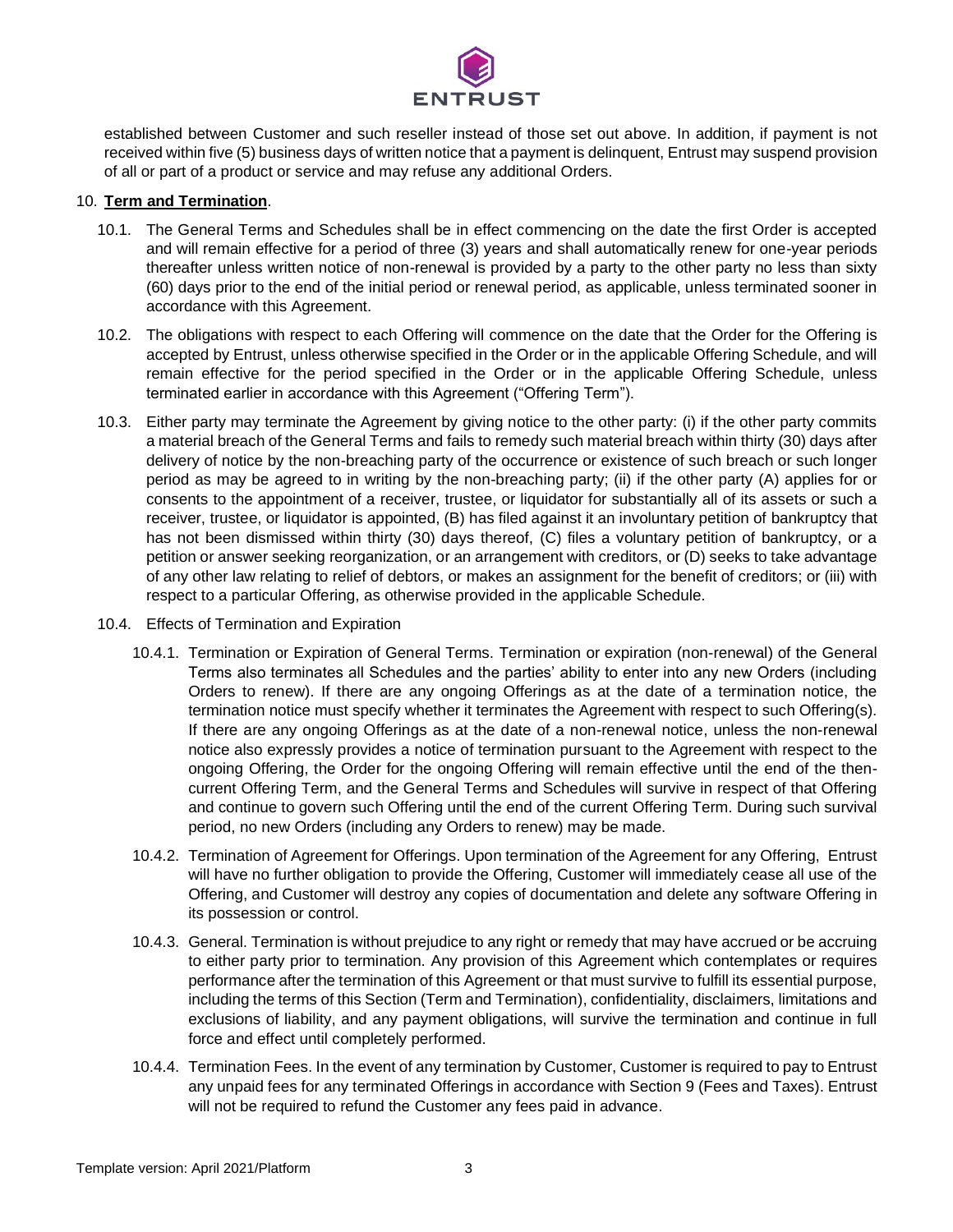

<span id="page-3-0"></span>11. **Confidentiality.** In this Section (Confidentiality), "Discloser" means the party that discloses Confidential Information (defined below), and "Recipient" means the party that receives it. If Confidential Information is disclosed or received by an Affiliate of a party, it is deemed to have been disclosed or received by the party itself. The Recipient will use all Confidential Information it receives only for the purpose of exercising its rights and fulfilling its obligations under the Agreement. Recipient will treat such Confidential Information with the same degree of care against unauthorized use or disclosure that it affords to its own information of a similar nature, but no less than reasonable degree of care. Recipient will not remove or destroy any proprietary or confidential legends or markings placed upon any documents or other materials. Recipient will only disclose Discloser's Confidential Information to Recipient's and its Affiliates' personnel and agents with a need to know ("Recipient Agents"). Recipient shall be responsible for ensuring Recipient Agents comply with the confidentiality obligations of this Section (Confidentiality) and any acts or omissions of a Recipient Agent in breach of the terms and conditions of this Section (Confidentiality) shall be considered the acts or omissions of the Recipient. "Confidential Information" means any business, technical, financial, or other information, however conveyed or presented to the Recipient, that is clearly designated by the Discloser as being confidential or that ought reasonably to be considered confidential by the Recipient, including all information derived by the Recipient from any such information. Confidential Information does not include any information that: (i) is expressly excluded from the definition of Confidential Information in an applicable Schedule; (ii) was lawfully known by Recipient prior to disclosure; (iii) was lawfully in the public domain prior to its disclosure, or becomes publicly available other than through a breach of the Agreement; (iv) was disclosed to Recipient by a third party without a duty of confidentiality to the Discloser; or (v) is independently developed by Recipient without reference to Discloser's Confidential Information. If Recipient is compelled pursuant to legal, judicial, or administrative proceedings, or otherwise required by law, to disclose Confidential Information of the Discloser, Recipient will use reasonable efforts to seek confidential treatment for such Confidential Information, and, if and as permitted by law, will provide prior notice to the Discloser to allow the Discloser to seek protective or other court orders. Recipient agrees that its breach of this Section (Confidentiality) may cause Discloser irreparable injury, for which monetary damages may not provide adequate compensation, and that in addition to any other remedy, Discloser may be entitled to injunctive relief against such breach or threatened breach. Personal Data and Excluded Data (each as defined in Section 12 (Data Protection) below) are excluded from the general definition of "Confidential Information" and the application of this Section (Confidentiality) but are subject to the specific confidentiality and other provisions of Section 12 (Data Protection).

## 12. **Data Protection**.

- <span id="page-3-1"></span>12.1. To the extent that Entrust processes any Personal Data (as defined in the latest version of Entrust's customer data processing agreement ("DPA"), which is available at [https://www.entrust.com/legal](https://www.entrust.com/legal-compliance/data-privacy)[compliance/data-privacy\)](https://www.entrust.com/legal-compliance/data-privacy) on Customer's behalf and in performance of the Agreement, the terms of the DPA, which are hereby incorporated by reference, shall apply and the parties agree to comply with such terms. Customer's acceptance of this Agreement shall be treated as acceptance and signing of the DPA (including the Standard Contractual Clauses attached to the DPA). Entrust reserves the right to update the DPA from time to time to comply with legal and regulatory requirements, and to keep current with upgrades and enhancements to its products and services. The latest version posted on Entrust's website shall always apply.
- <span id="page-3-2"></span>12.2. Customer represents and warrants that it will not provide or transfer or cause to be provided or transferred to Entrust any Excluded Data, except if and as the provision or transfer of Excluded Data is expressly required and addressed in a Schedule. "Excluded Data" means: (i) social security numbers or their equivalent (e.g., social insurance numbers), driver license numbers, and health card numbers; (ii) other personal data that would be considered sensitive in nature including information regarding racial or ethnic origin, political opinions, religious or philosophical beliefs, or trade union membership, genetic data, biometric data, data concerning health or data concerning a natural person's sex life or sexual orientation; (iii) data falling into a "special category of data" under EU General Data Protection Regulation; (iv) "cardholder data" as defined by the Payment Card Industry Data Security Standards; (v) data regulated under the Health Insurance Portability and Accountability Act or the Gramm-Leach-Bliley Act or similar laws or regulations in place now or in the future in the applicable jurisdiction (collectively, the "Excluded Data Laws"). Customer recognizes and agrees that, except to the extent specified in a Schedule: (i) Entrust has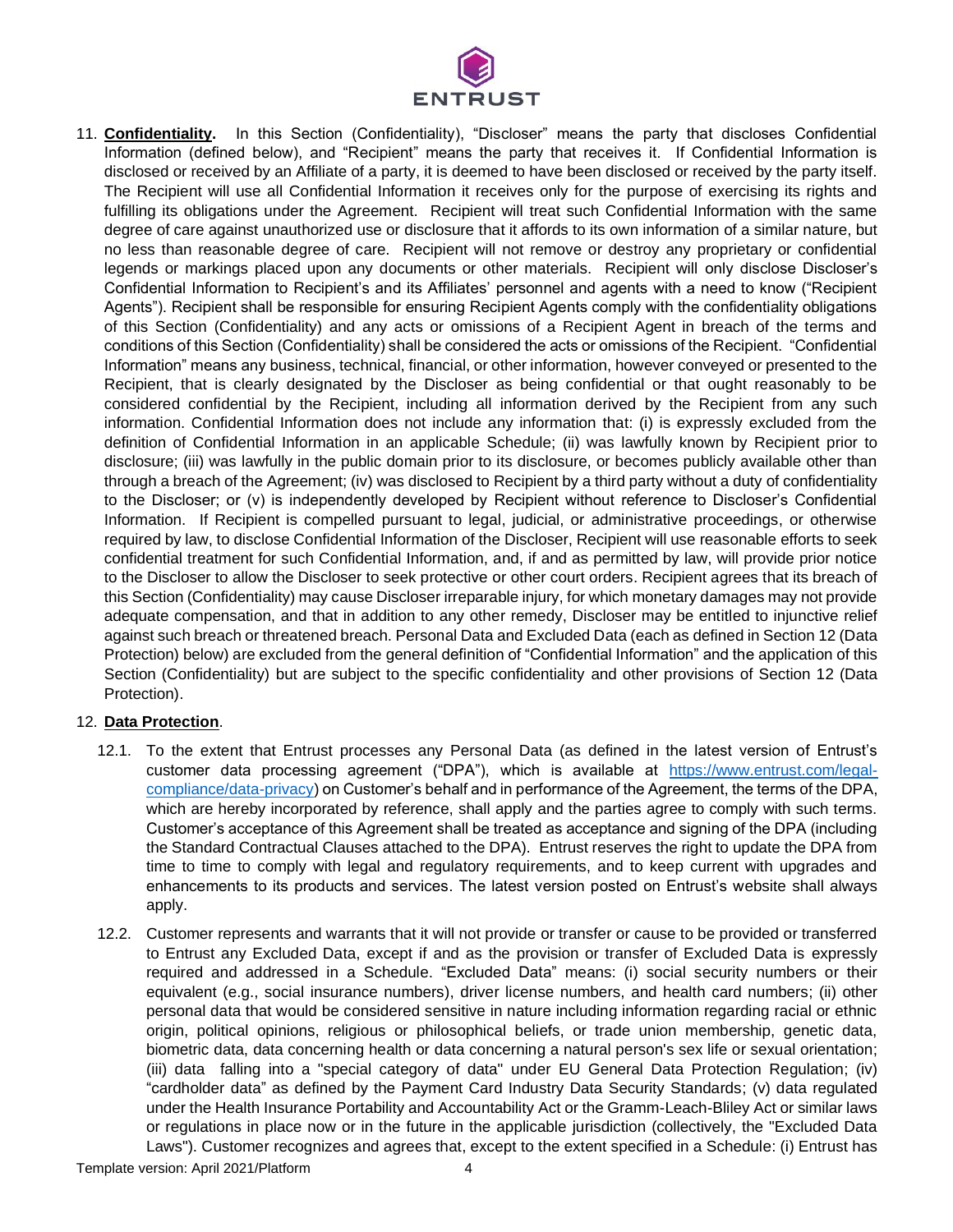

no liability for any failure to provide protections set forth in the Excluded Data Laws or otherwise to protect excluded data; and (ii) Entrust's Offerings are not intended for management or protection of Excluded Data and may not provide adequate or legally required security for Excluded Data.

#### 13. **Disclaimer of Warranties.**

**Any warranties for Offerings will be expressly stated in the applicable Schedule or Order; except as may be so expressly stated in the applicable Schedule or Order, each Offering is provided "as is", and Entrust and its Affiliates, licensors and suppliers disclaim any and all representations, conditions or warranties of any kind, express or implied, including warranties of non-infringement, title, merchantability or fitness for a purpose, satisfactory quality, or any representations, conditions or warranties implied by statute, course of dealing, course of performance, or usage or trade. Entrust makes no representations, conditions or warranties regarding any third party product or service, including any Third Party Vendor Product as defined below, with which any Offering may interoperate. Entrust makes no representations, conditions or warranties that any Software will perform without interruption or error.**

#### 14. **Indemnities.**

- <span id="page-4-0"></span>14.1. **Intellectual Property Claims.**
	- **14.1.1. Intellectual Property Indemnity. Entrust shall defend at its expense (including, for clarity, bearing court costs and reasonable attorney's fees) Customer against any claims by third parties that the Software and/or Hosted Service furnished and used within the scope of the Agreement infringes upon or misappropriates a patent, trademark, copyright, trade secret or other intellectual or proprietary right (an "IP Claim"), and will pay any (i) amounts finally awarded against Customer by a court or arbitrator in any proceeding related to such IP Claim or (ii) settlement amounts approved in accordance with this Section (Indemnities).**
	- **14.1.2. Mitigation by Entrust. If (i) Entrust becomes aware of an actual or potential IP Claim, or (ii) Customer provides Entrust with notice of an actual or potential IP Claim, Entrust may (or in the case of an injunction against Customer, shall), at Entrust's sole option and expense: (i) procure for Customer the right to continue to use the affected portion of the Software or Hosted Service; (ii) modify or replace the affected portion of the Software or Hosted Service with functionally equivalent or superior software so that Customer's use is non-infringing; or (iii) if (i) or (ii) are not commercially reasonable, terminate the Agreement with respect to the affected Software or Hosted Service and refund to the Customer, as applicable, either (A) any perpetual license fees paid for the affected Software depreciated over a three (3) year period from the date of delivery on a straight line basis less any outstanding moneys owed on such affected portion of the Software; or (B) any prepaid and unused subscription fees for the affected Software or Hosted Service for the terminated portion of the applicable Offering Term.**
	- **14.1.3. Exceptions to Indemnity. Entrust shall have no liability for any IP Claim in respect of any Software or Hosted Service to the extent that: (i) such Software or Hosted Service is used by Customer outside the scope of the rights granted in the Agreement or in a manner or for a purpose other than that for which it was supplied, as contemplated by the Documentation; (ii) such Software or Hosted Service is modified by Customer; (iii) such Software or Hosted Service is used by Customer in combination with other software or services not provided by Entrust and the infringement arises from such combination or the use thereof; (iv) the IP Claim arises from information, data or specifications provided by Customer; (v) the Software or Hosted Service was provided on a beta testing, proof of concept, evaluation or "not for resale" basis; or (vi) the IP Claim relates to the use of any version of the Software other than the current, unaltered release, if such IP Claim would have been avoided by the use of a current unaltered release of the Software.**
	- **14.1.4. THE PROVISIONS OF THIS SECTION 14 (INTELLECTUAL PROPERTY CLAIMS) ARE SUBJECT TO SECTION 15 (LIABILITY) AND STATE THE SOLE AND EXCLUSIVE LIABILITY OF ENTRUST**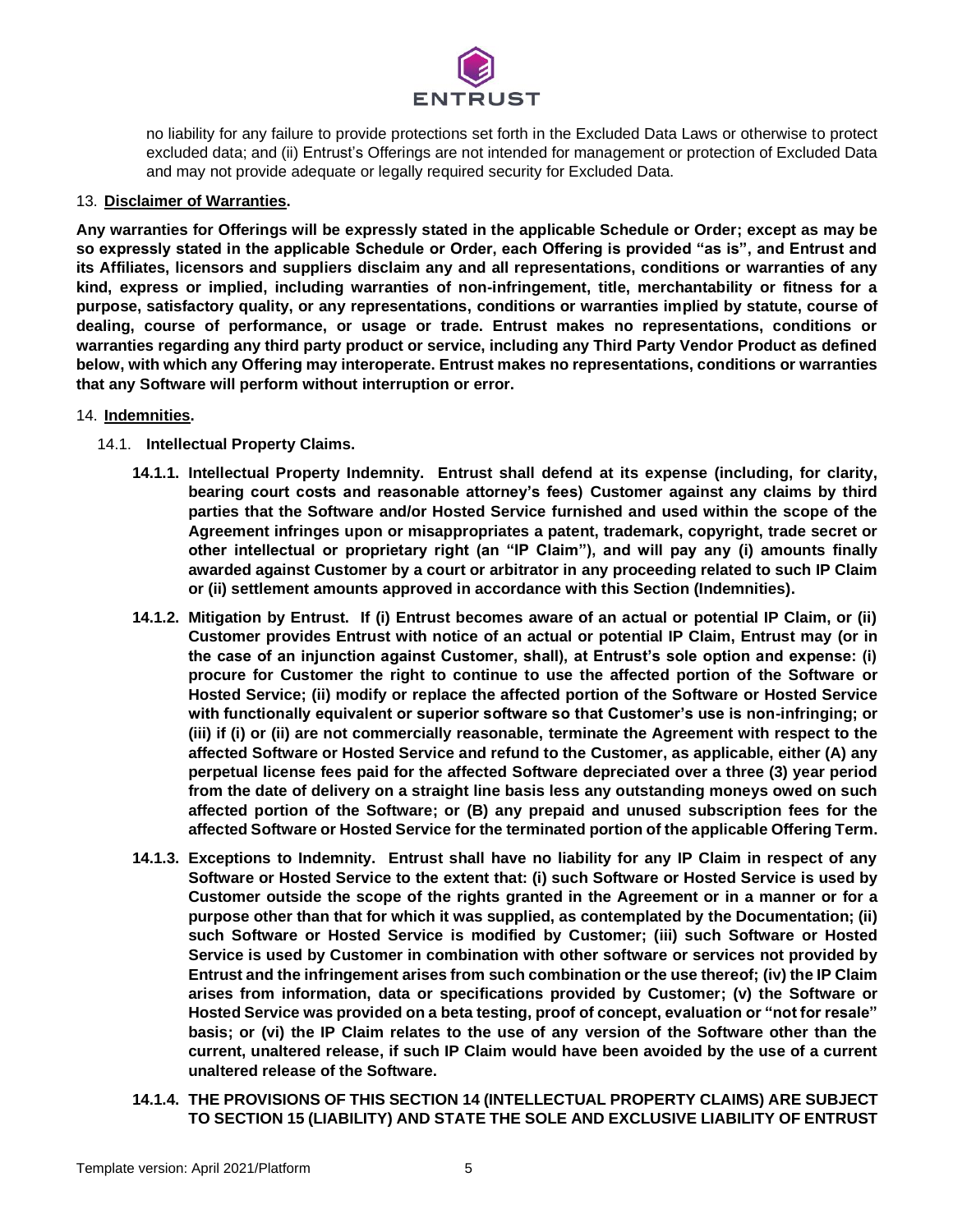

# **AND ITS AFFILIATES AND THE SOLE AND EXCLUSIVE REMEDY OF CUSTOMER WITH RESPECT TO ANY CLAIM OF THE NATURE HEREIN.**

- <span id="page-5-1"></span>14.2. **Customer Data and Use Claims. Customer agrees to defend, indemnify and hold harmless Entrust, its Affiliates and licensors, and each of their respective employees, officers, directors, and representatives against any and all third party claims, demands, suits or proceedings, fines, costs, damages, losses, settlement fees, and expenses (including investigation costs and attorney fees and disbursements) arising out of or related to: (a) Customer's breach of, or errors in providing, the representations and warranties set out in Section 12 (Data Protection), (b) the Personal Data or Excluded Data provided by the Customer or its Users (c) any inaccuracies in any data provided by Customer or Users to Entrust, and (d) the misuse or misconfiguration of any Software or Hosted Service by the Customer or any of its Users (each of (a)-(d), a "Customer Indemnified Claim").**
- <span id="page-5-0"></span>14.3. **Conditions. The obligations in this Section (Indemnities) will apply only if indemnified party: (i) provides the indemnifying party prompt written notice of the IP Claim or Customer Indemnified Claim ("Claim"), provided that failure by the indemnified party to provide prompt notice will relieve the indemnifying party of its obligations only to the extent that the indemnifying party was actually and materially prejudiced by such failure; (ii) gives the indemnifying party the exclusive right to control and direct the investigation and defense of such Claim, including appeals, negotiations, and any settlement or compromise thereof, provided that the indemnified party will have the right to reject any settlement or compromise that requires that it or they admit wrongdoing or liability or that subjects it or them to any ongoing affirmative obligations; (iii) has not compromised or settled the Claim; and (iv) agrees to cooperate and provide reasonable assistance (at indemnifying party's sole expense) in the defense.**
- <span id="page-5-2"></span>15. **Liability.**
	- 15.1. **In this Section (Liability), "Entrust" will be deemed to mean Entrust Corporation, its Affiliates, and their respective suppliers, licensors, resellers, distributors, subcontractors, directors, officers, and personnel.**
	- 15.2. **In no event will Entrust be liable for, and Customer waives any right it may have to, any consequential, indirect, special, incidental, punitive or exemplary damages or for any loss of business, opportunities, revenues, profits, savings, goodwill, reputation, customers, use, or data, or costs of reprocurement or business interruption. For any given Offering, in no event will Entrust's total aggregate liability arising out of or related to the Agreement or the use and performance of the Offering exceed the fees paid to Entrust for the Offering for the twelve months prior to the first event giving rise to liability, less any refunds, service credits or deductions.**
	- 15.3. **The exclusions and limits in this Section (Liability) apply: (a) regardless of the form of action, whether in contract (including fundamental breach), tort (including negligence), warranty, indemnity, breach of statutory duty, misrepresentation, strict liability, strict product liability, or otherwise; (b) on an aggregate basis, regardless of the number of claims, transactions, digital signatures or certificates; (c) even if the possibility of the damages in question was known or communicated in advance and even if such damages were foreseeable; and (d) even if the remedies fail of their essential purpose. Customer acknowledges that Entrust has set its prices and entered into the Agreement in reliance on the limitations and exclusions in this Section (Liability), which form an essential basis of the Agreement.**
	- 15.4. **Notwithstanding anything to the contrary in this Section (Liability) or elsewhere in the Agreement, to the extent required by applicable law Entrust neither excludes nor limits its liability for: (i) death or bodily injury caused by its own negligence; (ii) its own fraud or fraudulent misrepresentation; or (iii) other matters for which liability cannot be excluded or limited under applicable law.**
- 16. **Nature of Relationship**. Nothing contained in the Agreement will be deemed to constitute either party or any of its employees, the partner, agent, franchisee, or legal representative of the other party or to create any fiduciary relationship for any purpose whatsoever. Except as otherwise specifically provided in the Agreement, nothing in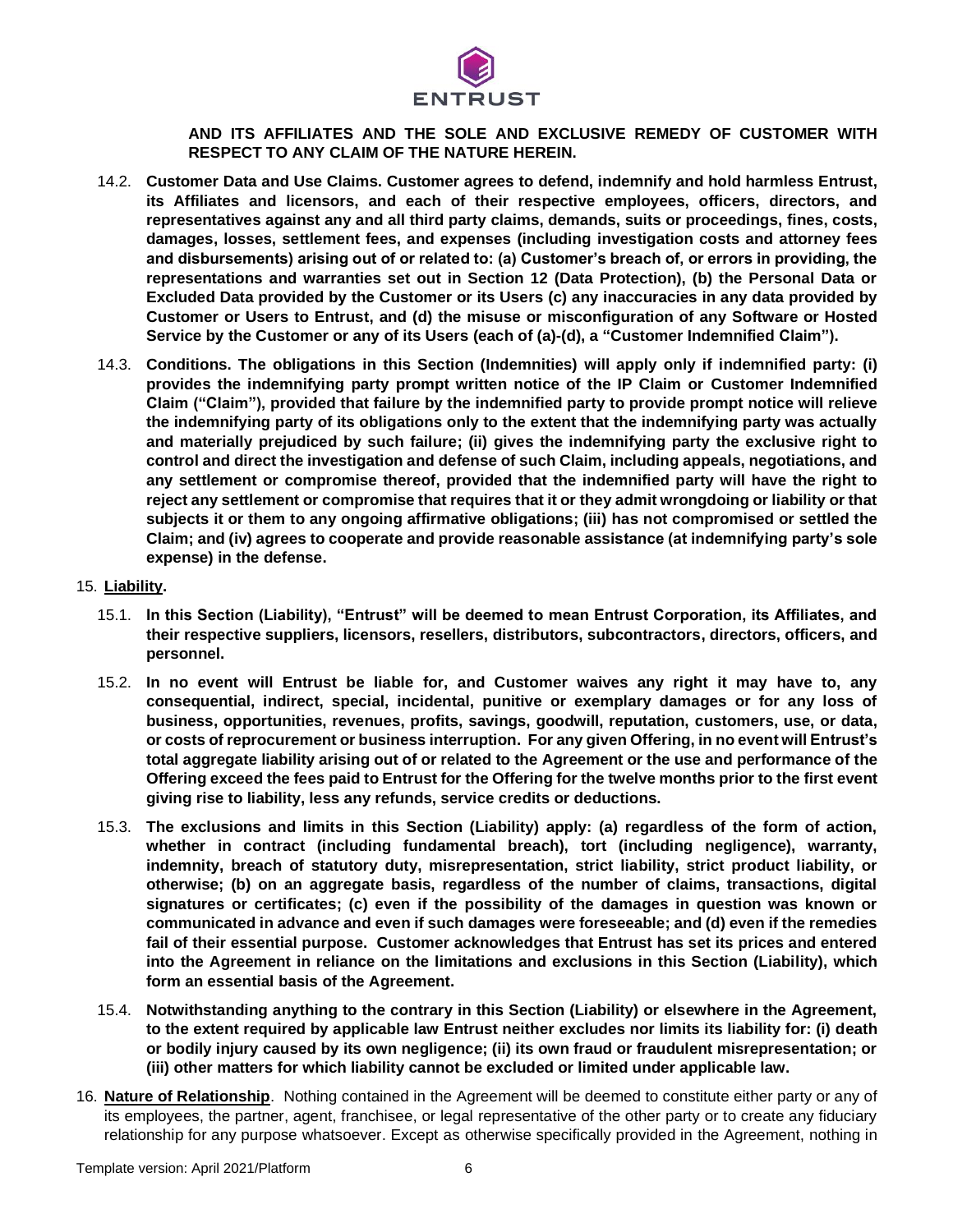

the Agreement will confer on either party or any of its employees any authority to act for, bind, or create or assume any obligation or responsibility on behalf of the other party. The parties agree that no Entrust personnel is or will be considered the personnel of Customer.

17. **Subcontractors.** Entrust may use one or more Affiliate(s) or subcontractors to perform its obligations under the Agreement, provided that such use will not affect Entrust's obligations under the Agreement.

## 18. **Third Party Products and Services**.

- 18.1. Third Party Vendor Products. Certain third-party hardware, software and services may be resold, distributed, provided or otherwise made available by Entrust ("Third Party Vendor Products"). Third Party Vendor Products are subject to the applicable third party's agreement that accompanies such Third Party Vendor Product or that is otherwise made available by such third party.
- 18.2. Ancillary Software. Versions of certain third-party open source software (including libraries and redistributable files) may be embedded in, delivered with or automatically downloaded as part of any Offering ("Ancillary Software"). If a separate license agreement pertaining to Ancillary Software is embedded or provided with the Offerings, then the Ancillary Software is subject to the applicable separate license agreement pertaining to the Ancillary Software. Upon request, Entrust will provide Customer with a complete list of Ancillary Software and corresponding licenses, which list shall be deemed Entrust Confidential Information.
- 18.3. No Standalone Use. Any Third Party Vendor Product or Ancillary Software included with or embedded in the Offering may be used only with the applicable Offering, unless otherwise permitted in the applicable agreement accompanying such Third Party Vendor Product or Ancillary Software.
- 19. **Third Party Beneficiaries**. Customer is notified that there are third-party beneficiaries to the Agreement. To the extent that the Agreement contains provisions that relate to (i) use of certain components of an Offering in which such third parties have an interest, (ii) products and services provided by third party subcontractors, suppliers and licensors of Entrust, or (iii) Third Party Vendor Products provided by third party vendors; such provisions are made expressly for the benefit of such third-party beneficiaries and are enforceable by such third-party beneficiaries in addition to being enforceable by Entrust. Except as expressly stated in this Section (Third Party Beneficiaries) or elsewhere in the Agreement or otherwise agreed in writing by the parties, the Agreement is made solely for the benefit of the parties hereto and their respective successors and permitted assigns, and no other person or entity will have or acquire any right or benefit under the Agreement, including under the UK Contracts (Rights of Third Parties) Act 1999.
- <span id="page-6-0"></span>20. **High Risk Applications.** Customer may not use, or authorize others to use, any part of any Offering in any application in which the failure of the Offering could lead to death, personal injury or severe physical or property damage ("High-Risk Applications"), including the monitoring, operation or control of nuclear facilities, mass transit systems, aircraft navigation or aircraft communication systems, air traffic control, weapon systems and direct life support machines. Entrust expressly disclaims any express or implied warranty of fitness for High Risk Applications.
- 21. **No Exclusivity**. Nothing in the Agreement shall prevent Entrust or its Affiliates from providing to a third party the same or similar products, services or deliverables as those provided to the Customer pursuant to the Agreement.
- 22. **Notices**. In any case where any notice or other communication is required or permitted to be given, such notice or communication will be in writing and (a) personally delivered, in which case it is deemed given and received upon receipt or (b) sent by international air courier service with confirmation of delivery to the addresses stated below, in which case it is deemed given and received when delivery is confirmed.

Notices to Customer: the address stipulated in the Order.

Notices to Entrust: 1187 Park Pl., Shakopee, MN 55379-3817, USA

23. **Choice of Law**. Any disputes related to the products and services offered under the Agreement, as well as the construction, validity, interpretation, enforceability and performance of the Agreement, shall, (i) if Customer is located in Canada, be governed by the laws of the Province of Ontario, Canada, and shall be brought in the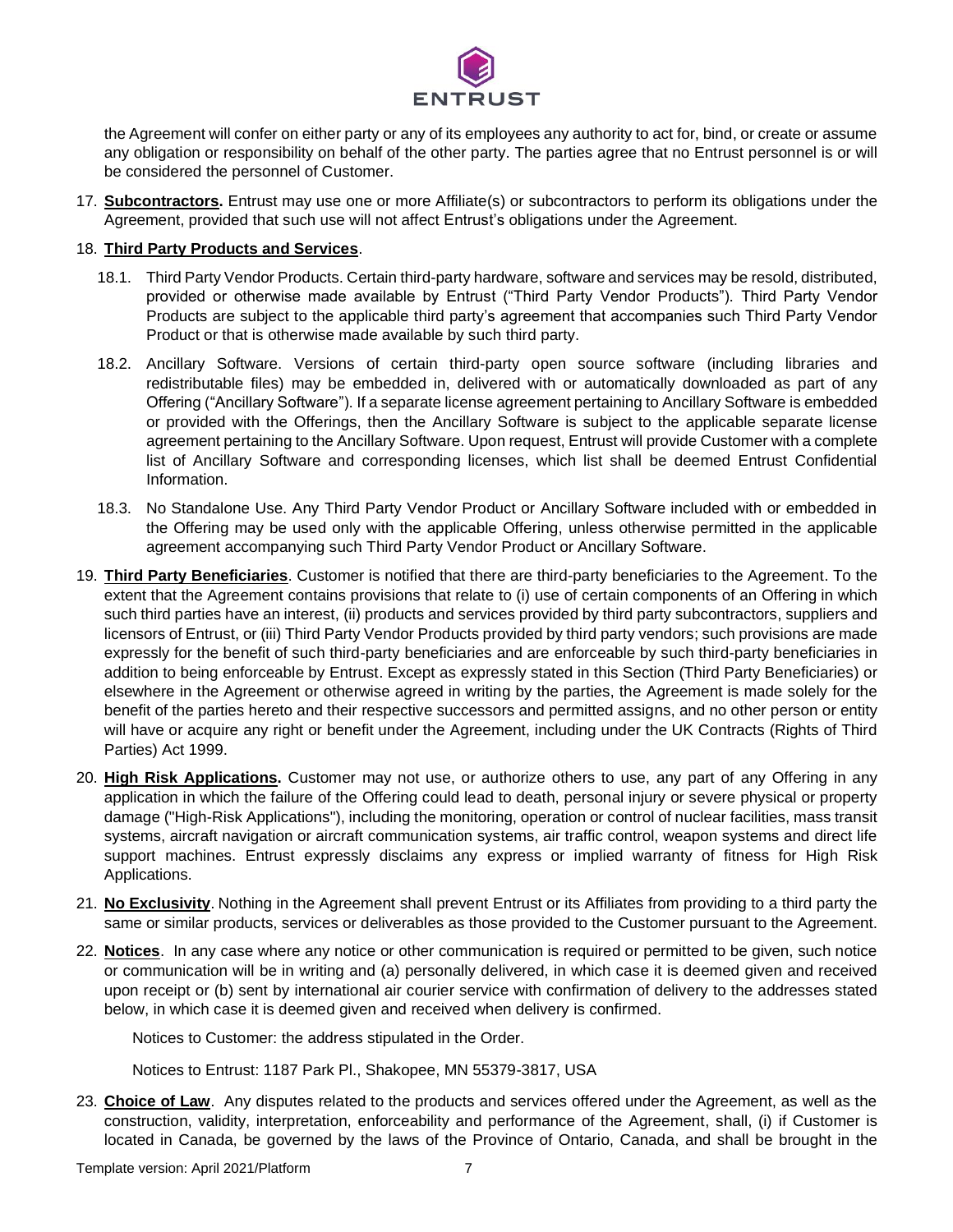

provincial or federal courts sitting in Ottawa, Ontario; (ii) if Customer is located in Europe, be governed by the laws of England and Wales and shall be brought in the courts sitting in London, England; and (iii) if Customer is located anywhere else in the world, be governed by the laws of the State of Minnesota, United States, and shall be brought in the federal and state courts located in Hennepin County, Minnesota. Each party hereby agrees that the applicable courts identified in this Section (Choice of Law) shall have personal and exclusive jurisdiction over such disputes. In the event that any matter is brought in a provincial, state or federal court each party waives any right that such party may have to a jury trial. To the maximum extent permitted by applicable law, the parties agree that the provisions of the United Nations Convention on Contracts for the International Sale of Goods, as amended, shall not apply to the Agreement. This Section (Choice of Law) governs all claims arising out of or related to this Agreement, including tort claims.

- <span id="page-7-0"></span>24. **Force Majeure**. In no event shall Entrust be deemed in default or liable for any loss or damage resulting from the failure or delay in the performance of its obligations under the Agreement, arising out of or caused by, directly or indirectly, a Force Majeure Event. "Force Majeure Event" means any event or circumstance beyond Entrust's reasonable control, including floods, fires, hurricanes, earthquakes, tornados, epidemics, pandemics, other acts of God or nature, strikes and other labor disputes, failure of utility, transportation or communications infrastructures, riots or other acts of civil disorder, acts of war, terrorism (including cyber terrorism), malicious damage, judicial action, lack of or inability to obtain export permits or approvals, acts of government such as expropriation, condemnation, embargo, changes in applicable laws or regulations, and shelter-in-place or similar orders, and acts or defaults of third party suppliers or service providers.
- 25. **No Waiver**. No failure to exercise, no delay in exercising, and no statement or representation other than by any authorized representative in an explicit written waiver, of any right, remedy, or power will operate as a waiver thereof, nor will single or partial exercise of any right, remedy, or power under the Agreement preclude any other or further exercise thereof or the exercise of any other right, remedy, or power provided in the Agreement, in law, or in equity. The waiver of the time for performance of any act or condition under the Agreement does not constitute a waiver of the act or condition itself.
- 26. **Successors; Assignment**. Each party agrees that it will not (and neither party has any right to) assign, sell, transfer, or otherwise dispose of, whether voluntarily, involuntarily, by operation of law, or otherwise, the Agreement or any right or obligation under the Agreement without the prior written consent of the other party. Any purported assignment, sale, transfer, delegation or other disposition in violation of this Section (Successors; Assignment) will be null and void. Notwithstanding the foregoing, Entrust may, without the consent of Customer, assign the Agreement together with all of its rights and obligations under the Agreement (i) to an Affiliate, or (ii) as part of a sale, merger, or other transfer of all or substantially all the assets of the business to which the Agreement relates. Subject to the foregoing limits on assignment and delegation, the Agreement will be binding upon and will inure to the benefit of the Parties and their respective successors and permitted assigns.
- 27. **Compliance with Applicable Laws**. Customer will comply in all respects with any and all applicable laws, rules and regulations and obtain all permits, licenses and authorizations or certificates that may be required in connection with Customer's exercise of its rights and obligations under any part of the Agreement, including use or access by Users. Without limiting the foregoing, Customer will comply with all applicable trade control laws, including but not limited to any sanctions or trade controls of the European Union ("E.U."), Canada, the United Kingdom ("U.K."), and United Nations ("U.N."); the Export Administration Regulations administered by the U.S. Department of Commerce's Bureau of Industry and Security; U.S. sanctions regulations administered by the U.S. Treasury Department's Office of Foreign Assets Control ("OFAC"); or on the U.S. Department of Commerce Entities List ("Entities List"); and any import or export licenses required pursuant to any of the foregoing; and all applicable anti-money laundering laws, including the U.S. Bank Secrecy Act, Money Laundering Control Act, and Patriot Act, the Canadian Proceeds of Crime (Money Laundering) and Terrorist Financing Act, the U.K. Proceeds of Crime Act, and legislation implementing the International Convention on the Suppression of the Financing of Terrorism or the money laundering provisions of the U.N. transnational Organized Crime Convention. Customer represents and warrants that: (a) neither Customer nor any User is located in, under the control of, or a national or resident of any country to which the export of any software or technology licensed under the Agreement, or related information, would be prohibited by the applicable laws, rules or regulations of the U.S., Canada, U.K., E.U., or other applicable jurisdiction; (b) neither Customer nor any User is a Person to whom the export of any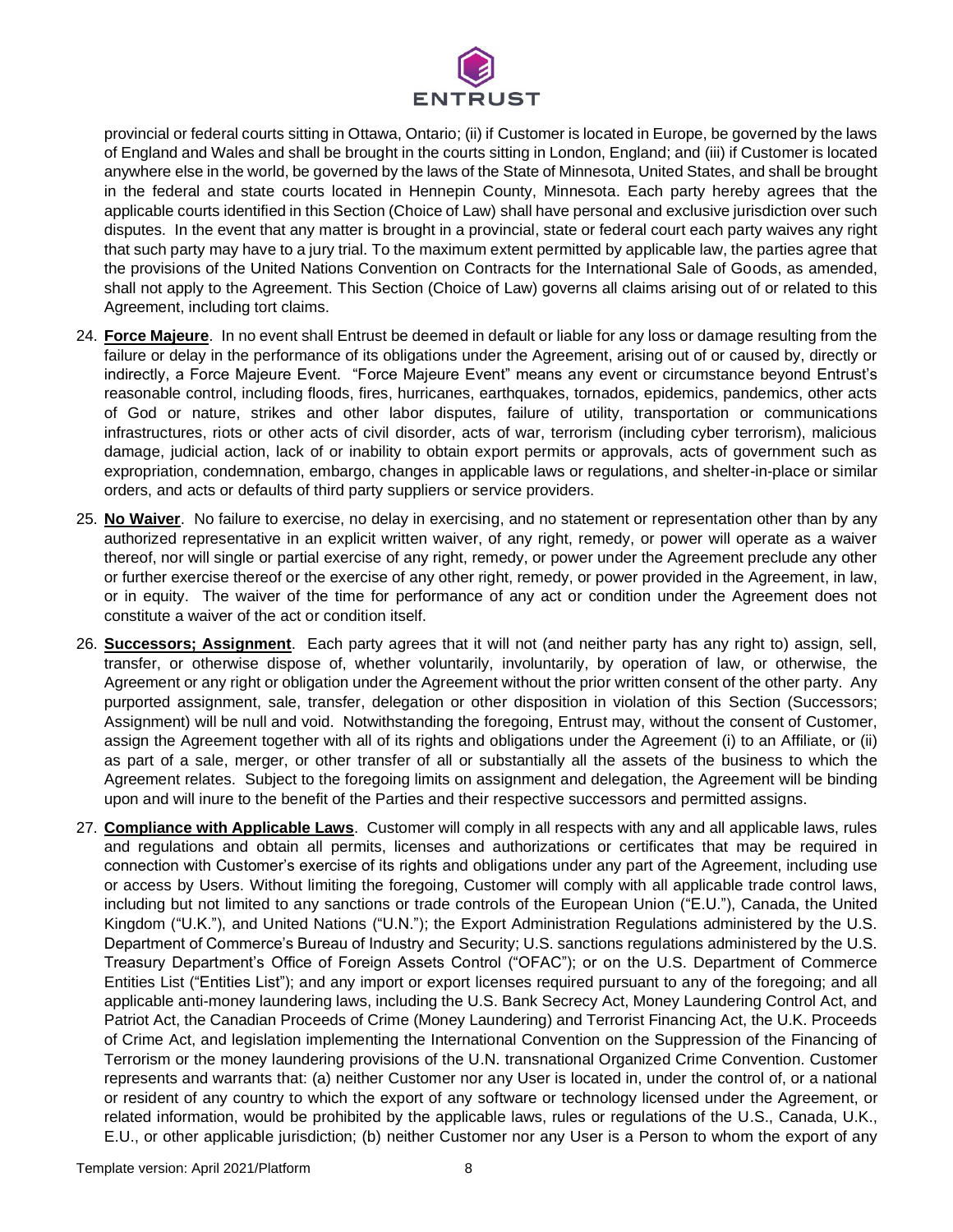

software or technology licensed under the Agreement, or related information, would be prohibited by the laws of the U.S., Canada, U.K., E.U., or other applicable jurisdiction; (c) Customer and each User has and will comply with applicable laws, rules and regulations of the U.S., Canada, U.K., E.U., or other applicable jurisdiction(s) and of any state, province, or locality or applicable jurisdiction governing exports of any product or service provided by or through Entrust; (d) Customer and all Users will not use any Offering for any purposes prohibited by applicable laws, rules or regulations on trade controls, including related to nuclear, chemical, or biological weapons proliferation, arms trading, or in furtherance of terrorist financing; (e) neither Customer nor any User nor any of its affiliates, officers, directors, or employees is (i) an individual listed on, or directly or indirectly owned or controlled by, a Person (whether legal or natural) listed on, or acting on behalf of a Person listed on, any U.S, Canadian, E.U., U.K., or U.N. sanctions list, including OFAC's list of Specially Designated Nationals or the Entities List; or (ii) located in, incorporated under the laws of, or owned (meaning 50% or greater ownership interest) or otherwise, directly or indirectly, controlled by, or acting on behalf of, a person located in, residing in, or organized under the laws of any of the countries listed at<https://www.entrust.com/legal-compliance/denied-parties> (each of (i) and (ii), a "Denied Party"); and (f) Customer and each of its Users is legally distinct from, and not an agent of any Denied Party. In the event any of the above representations and warranties is incorrect or the Customer or any User engages in any conduct that is contrary to sanctions or trade controls or other applicable laws, regulations, or rules, any Agreements, purchase orders, performance of services, or other contractual obligations of Entrust are immediately terminated.

- 28. **No Other Rights Granted**. The rights granted under the Agreement are only as expressly set forth in the Agreement. No other right or interest is or will be deemed to be granted, whether by implication, estoppel, inference or otherwise, by or as a result of the Agreement or any conduct of either party under the Agreement. Entrust and its licensors expressly retain all ownership rights, title, and interest in the products and services provided by Entrust (including any modifications, enhancements and derivative works thereof). Any permitted copy of all or part of any item provided to Customer must include all copyright notices, restricted rights legends, proprietary markings and the like exactly as they appear on the copy delivered by Entrust to Customer.
- 29. **Order of Precedence**. A provision in an Order executed by both parties will prevail over any conflicting provision elsewhere in the Agreement, and, subject to the foregoing, a provision in a Schedule will prevail with respect to the applicable Offering over any conflicting provision in the Agreement.
- 30. **Entire Agreement**. The Agreement (as defined in Section 1(Contract Structure and Parties)) and items expressly incorporated into any part of the Agreement form the entire agreement of the parties. All terms and conditions on any purchase orders, supplier registration forms, supplier code of conduct, or similar document issued by Customer shall not amend the terms of the Agreement and will be of no force or effect notwithstanding any term or statement to the contrary made in such document. Neither party has entered into the Agreement in reliance upon any representation, warranty, condition or undertaking of the other party that is not set out or referred to in the Agreement.
- 31. **Amendment**. The Agreement may not be modified except by formal agreement in writing executed by both parties.
- 32. **Severability**. To the extent permitted by applicable law, the parties hereby waive any provision of law that would render any provision of the Agreement invalid or otherwise unenforceable in any respect. In the event that a provision of the Agreement is held to be invalid or otherwise unenforceable in application to particular facts or circumstances: (a) such provision will be interpreted and amended to the extent necessary to fulfill its intended purpose to the maximum extent permitted by applicable law and its validity and enforceability as applied to any other facts or circumstances will not be affected or impaired; and (b) the remaining provisions of the Agreement will continue in full force and effect. For greater certainty, it is expressly understood and intended that each provision that deals with limitations and exclusions of liability, disclaimers of representations, warranties and conditions, or indemnification is severable from any other provisions.
- 33. **Language.** The definitive version of this Agreement is written in English. If this Agreement is translated into another language and there is a conflict between the English version and the translated version, the English language version controls. If Customer is located in Quebec, the parties hereby confirm that they have requested that this Agreement and all related documents be drafted in English; les parties ont exigé que le présent contrat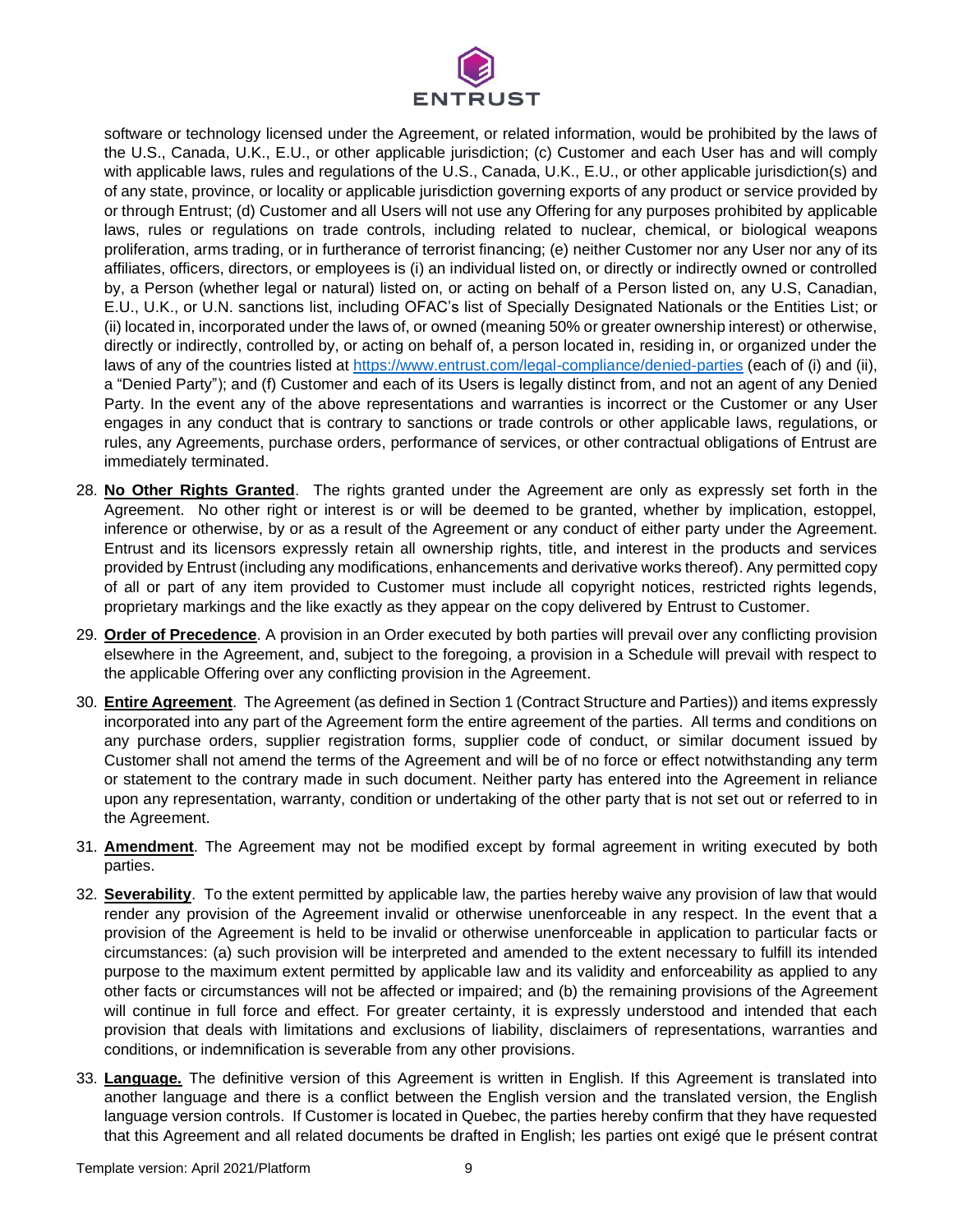

et tous les documents connexes soient rédigés en anglais. Some versions of the Offerings which have been designated as localized or country-specific may nonetheless contain certain components and/or interfaces that are in the English language only.

34. **Interpretation**. The parties agree that the Agreement will be fairly interpreted in accordance with its terms without any strict construction in favor of or against either party, and that ambiguities will not be interpreted against the party that drafted the relevant language. In the Agreement, the words "including", "include" and "includes" will each be deemed to be followed by the phrase "without limitation". The section or other headings in the Agreement are inserted only for convenience and ease of reference and are not to be considered in the construction or interpretation of any provision of the Agreement. Any exhibit, document or schedule referred to in the Agreement means such exhibit or schedule as amended, supplemented and modified from time to time to the extent permitted by the applicable provisions thereof and by the Agreement. References to any statute or regulation mean such statute or regulation as amended at the time and includes any successor statute or regulation. Unless otherwise stated, references to recitals, sections, subsections, paragraphs, schedules and exhibits will be references to recitals, sections, subsections, paragraphs, schedules and exhibits of the Agreement. All dollar amounts in the Agreement are in U.S. currency unless otherwise indicated.

| <b>Defined Term</b>                             | Location of Definition (Section or Sub-section number) |
|-------------------------------------------------|--------------------------------------------------------|
| <b>Additional Entrust Products and Services</b> | $\overline{7}$                                         |
| Affiliate                                       | 1.3                                                    |
| Agreement                                       | 1.3                                                    |
| Claim                                           | 14.3                                                   |
| Confidential Information                        | 11                                                     |
| Customer                                        | $\overline{1.3}$                                       |
| <b>Customer Indemnified Claim</b>               | 14.2                                                   |
| <b>Discloser</b>                                | 11                                                     |
| Documentation                                   | $\overline{2}$                                         |
| <b>DPA</b>                                      | 12.1                                                   |
| Entrust                                         | 1.3 (except as used in Liability Section)              |
|                                                 | 15.1 (as used in Liability Section)                    |
| <b>Excluded Data</b>                            | 12.2                                                   |
| <b>Excluded Data Laws</b>                       | 12.2                                                   |
| Force Majeure Event                             | 24                                                     |
| <b>General Terms</b>                            | Paragraph 1, page 1                                    |
| Hardware                                        | $\overline{7}$                                         |
| <b>High-Risk Applications</b>                   | 20                                                     |
| <b>Hosted Service</b>                           | Paragraph 1, page 1                                    |
| IP Claim                                        | 14.1.1                                                 |
| Offering                                        | Paragraph 1, page 1                                    |
| <b>Offering Term</b>                            | 10.2                                                   |
| Order                                           | 1.2                                                    |

35. **Index of Definitions**. The following index of definitions is provided for convenience: